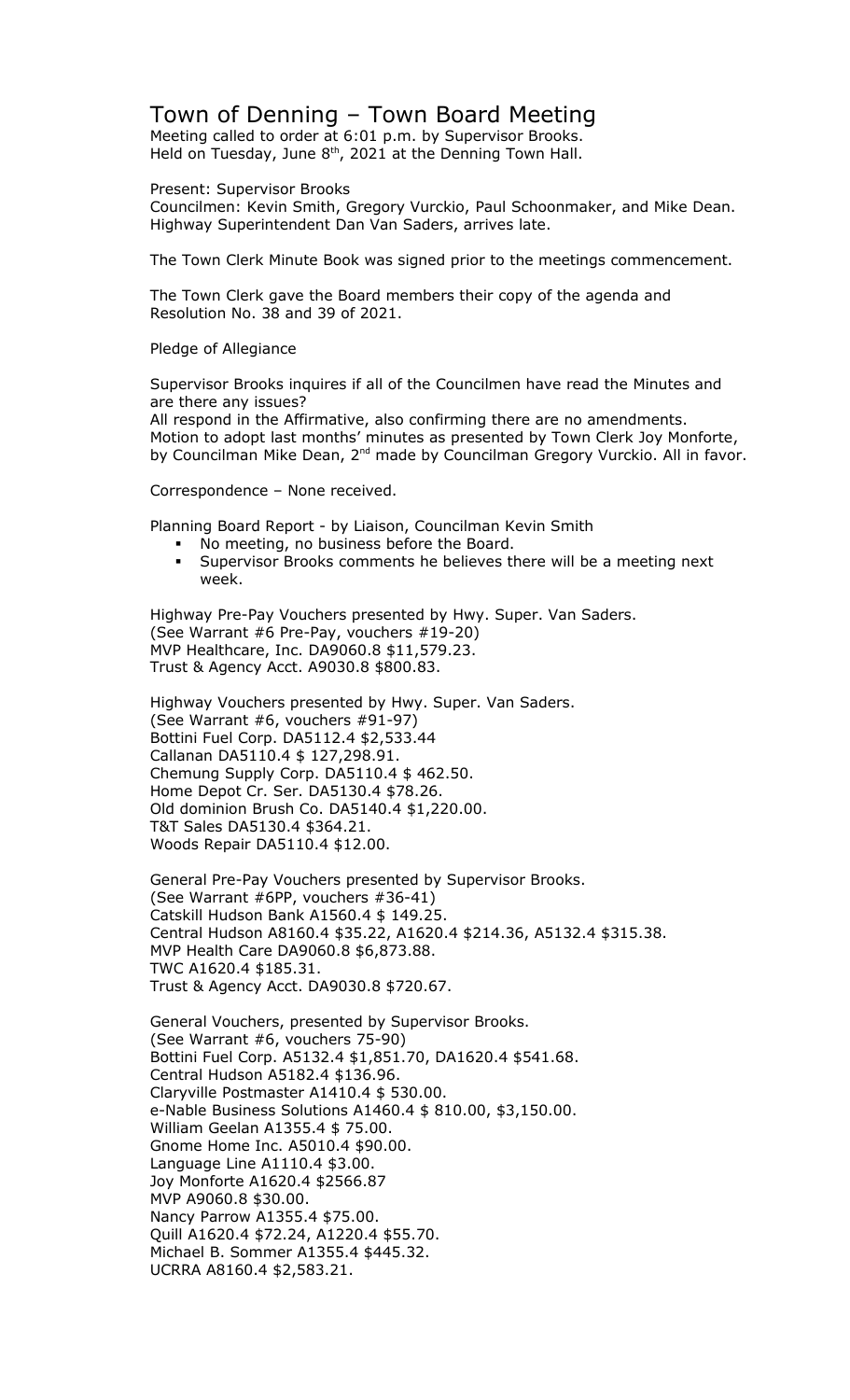Supervisor Brooks inquires if the Councilman are satisfied with the audit of the vouchers? The Councilmen respond in the affirmative.

Resolution No. 38 of 2021 read by Supervisor Brooks

**WHEREAS** New York State General Municipal Law Sections 103 and 104-4 permit the pre-audit function of vouchers, as a form of internal controls in the checking of claims and supporting documentation. And

**WHEREAS** the Sections 118 and 119 of New York State Municipal Law also authorize the auditing authority to approve of Said vouchers. AND

**WHEREAS** the Office of the New York State Comptroller Division of Local Governments and Accountability: Budgets and Finances also approves of this method.

**NOW THEREFORE BE IT RESOLVED** that the Town of Denning Town Board **HEREBY** approves of and authorizes payment of the following Warrants:

Highway Fund Warrant No. 6 Prep Pay Vouchers #19-20.

Highway Vouchers Warrant No. 6, Vouchers #91-97.

General Fund Pre-Pay Warrant No.6 Vouchers #36-41.

General Fund Warrant No.6 Vouchers #75-90.

Capital Fund Sewage Disposal Vouchers Warrant No. 6 – None.

**Whereupon**, the Resolution was put to a vote, and recorded as follows: Motion to adopt and approve by Councilman Gregory Vurckio, 2<sup>nd</sup> by Councilman Paul Schoonmaker. Roll Call Vote: Councilman Mike Dean AYE Councilman Paul Schoonmaker AYE Councilman Kevin Smith AYE Councilman Gregory Vurckio AYE Supervisor David Brooks AYE Motion carried following a unanimous roll call vote.

Resolution No. 39 of 2021 read by Supervisor Brooks, who gives the public the statutory requirements behind this budget amendment resolution. **WHEREAS**, the Town of Denning has been notified that the Consolidated Highway Improvement Program (CHIPS) funding from the NYSDoT for the fiscal year 2021 will be in the amount of \$211,145.24 and the PAVENY Apportionment will be \$74,606.30 and the EWR, (Extreme Winter Recovery) apportionment will be \$56,977.92, making the total funding amount \$342,729.46 for the year 2021. And as

The 2021 Budget has appropriated \$104,000.00 and additional \$ 238,729.46 needs to be appropriated to the 2021 Budget.

**NOW THEREFORE BE IT RESOLVED** that the Denning Town Board **HEREBY**  authorizes the Supervisor to increase Estimated Reserve, State Aid (CHIPS) DA3501 and Appropriation Improvement of Roads, (CHIPS) DA5112.2 in the amount of \$238,729.46.

**Whereupon**, the Resolution was put to a vote, and recorded as follows: Motion to adopt and approve by Councilman Mike Dean, 2<sup>nd</sup> by Councilman Kevin Smith. Roll Call Vote: Councilman Mike Dean AYE Councilman Paul Schoonmaker AYE Councilman Kevin Smith AYE Councilman Gregory Vurckio AYE Supervisor David Brooks AYE Motion carried following a unanimous roll call vote.

Supervisor Comments:

- Supervisor Brooks informs the Board of a webinar with himself, Chazen, and the NYCDEP in regards to the Sundown Stream Program.
- Chazen will be running models for the depth of the stream.
- Peekamoose Road will be armored.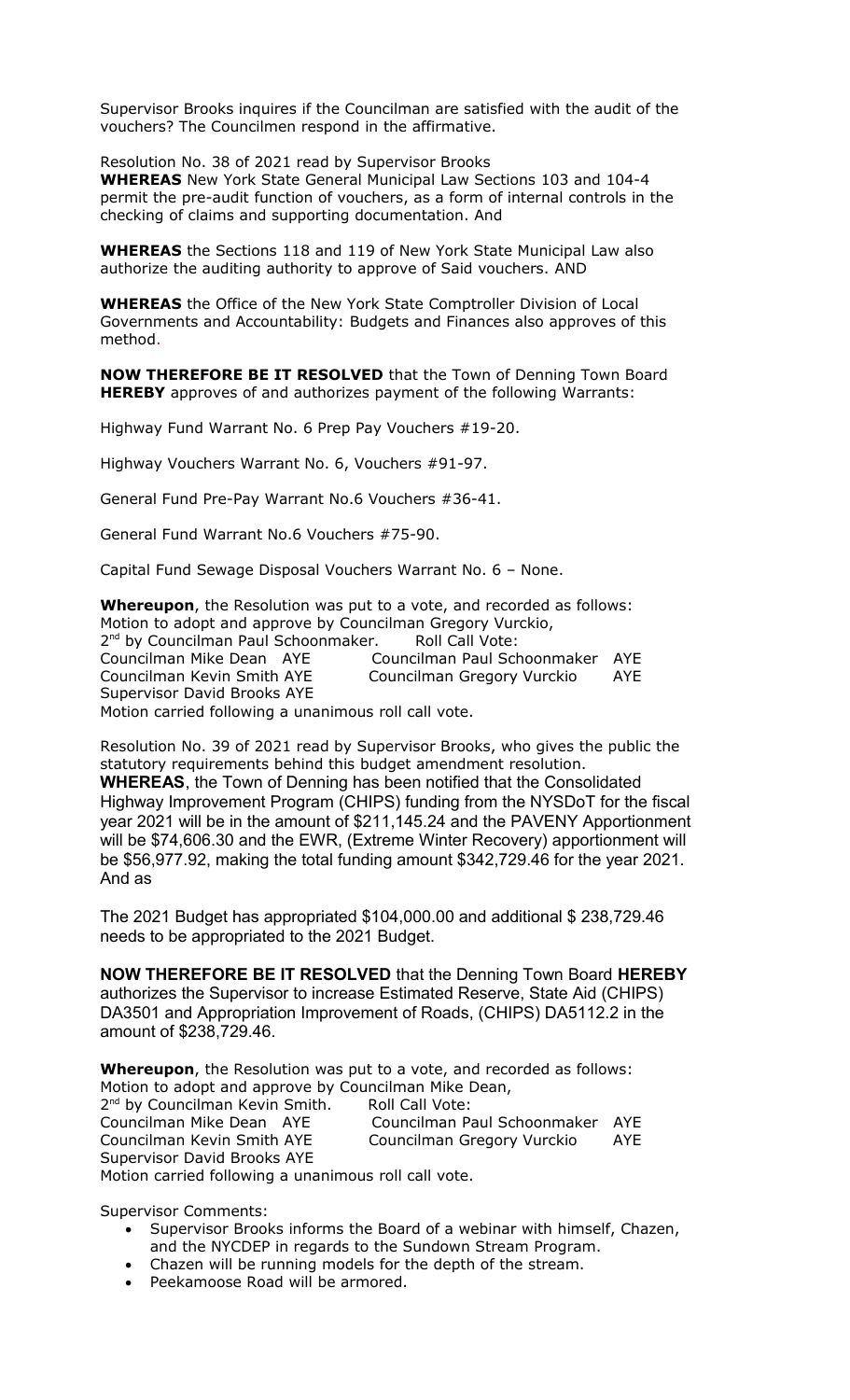- The landowner is now on board, he had been a sent an assentation release instead of an access permission form, this is being rectified.
- Supervisor Brooks says he had driven thru Peekamoose twice this past weekend, checking on traffic and parking, there were no issues, it is a major improvement.
- Supervisor Brooks remarks; delineator posts are being added to Peekamoose Road by the NYSDoT,
- Supervisor Brooks informs the Board there are now issues at the Pack property, they are leaving the Peekamoose Riparian Corridor and going there, he has been in contact with both the care takers and the UC Sheriff's.
- Supervisor Brooks comments he will be having a webinar with the Leave No Trace group in a couple of weeks, regarding the Blue Hole, further commenting that the Catskill Center is sending Stewards as well. He remarks that with things opening up, he feels it helps.
- Councilman Vurckio remarks prior to Covid, things had calmed down significantly.
- Supervisor Brooks says he is hopeful it can be reined back in.
- Supervisor Brooks informs the Board he still trying to get broadband expanded with the help of our NYS representatives.

Highway Report: by Hwy. Super. Van Saders, he apologizes for being late.

- Paved almost two miles of Peekamoose, saying it came out well, further we will be reimbursed earlier this year.
- Hwy. Super Van Saders thanks UCDPW, the Towns of Neversink and Wawarasing for their aid in paving.
- Graded Dinch and Rudolph Roads, and the dirt section of Red Hill Road.
- The Town will be utilizing the UCDPW paver and crew.
- Discussion opened on the 550 and the air conditioning warranty work at Buddenhagen, and other issues.
- Rocks from Schaefer Enterprises placed on Peekamoose Road, are to be set by Sheeley, to be used for a retaining wall on the Peekamoose Road shoulder above the Blue Hole.
- Hwy. Super. Van Saders informs the Town Board the auction for the trailer is ending tonight or tomorrow, the bid had been two thousand dollars over the weekend, he feels sure it has gone up.
- The new generator had a malfunction, it is under warranty and has been repaired.
- Supervisor Brooks requests Hwy. Super. Van Saders co-ordinate with UCDPW, now, for next year's paving as it worked so well this year.
- Councilman Vurckio comments he came thru Peekamoose and was surprised at the number of UCDPW trucks both single and double axels.
- Councilman Dean informs Hwy. Super. Van Saders that Denning Road from the farm to Straus Lane, is really bad.
- Hwy. Super. Van Saders replies they will be patching prior to paving per the 284 Agreement.

Supervisor Brooks calls for Councilmen Comments:

- Councilman Smith has called for the used tires to be picked up, further saying it is unfortunate that there is an increase in cost for the year.
- Supervisor Brooks agrees saying, it is better than the tires being over the bank.
- Councilman Vurckio informs the Board he will be attending the in-person CWT meeting at the DEP building in Margaretville, they will try to have in person meetings every few months.
- Councilman Vurckio summits to the Board a copy of Mayor Bill De Blasio's Alan Rosa Day Proclamation, April 26<sup>th</sup>, 2021 in recognition of his contributions to the Watershed. General discussion follows.
- Councilman Vurckio asks if anyone has seen the email from the Town Clerk regarding UC Planning Board seeking five projects?
- Supervisor Brooks replies he has spoken with Planning Chair Dennis Doyle.
- Councilman Paul Schoonmaker says he is fully vaccinated and will begin attending court proceedings.
- Town Clerk Joy Monforte informs him the next court date is June 23rd.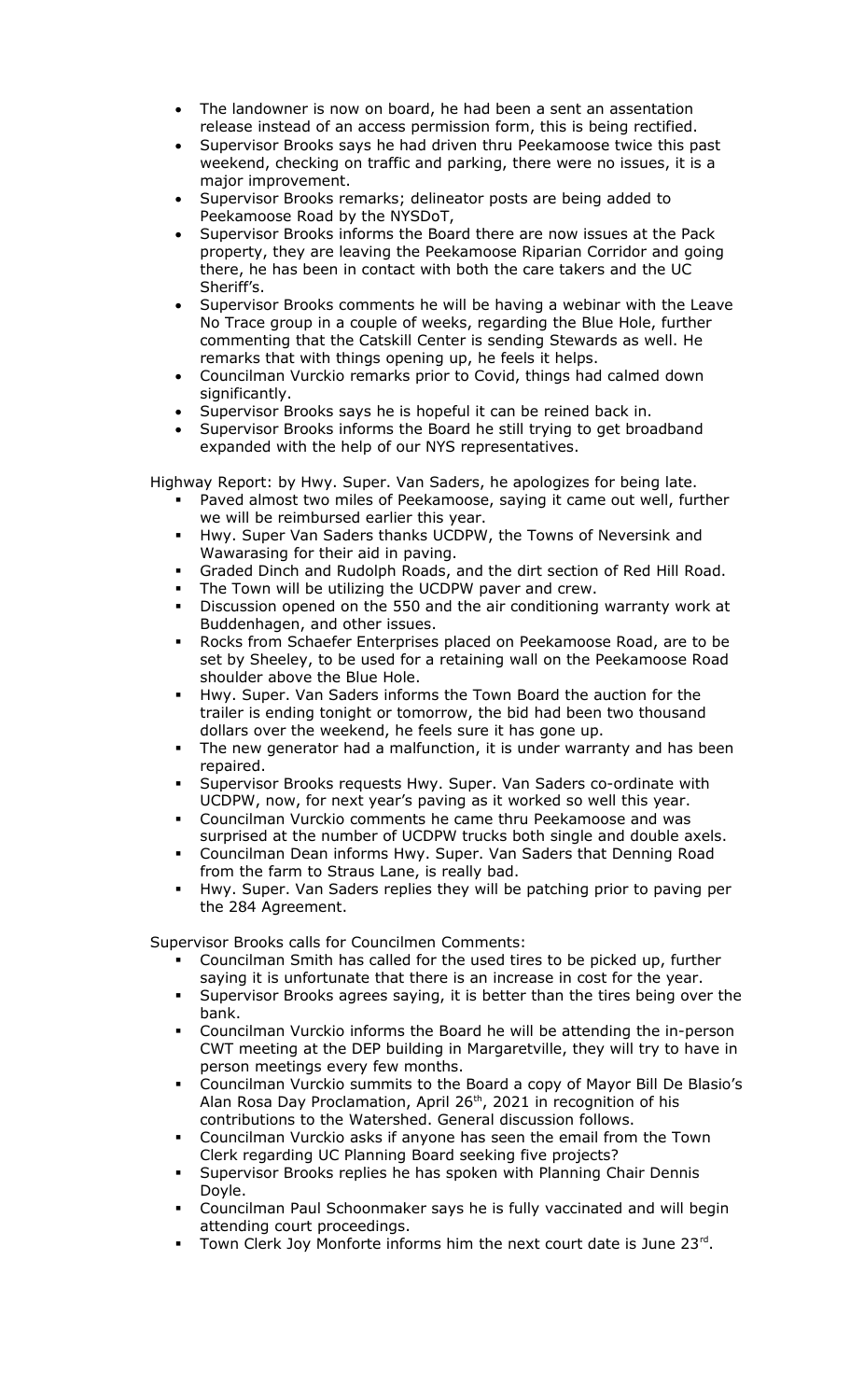Supervisor Brooks call for Public Comment:

- $\circ$  Bob Mecoy states he lives on Frost Valley Road, and is having a drainage issue with his culvert, it has gotten so bad that 1/3 of his property is unusable and he has trees that have drowned. His neighbor has created a pond and the run off goes in the culvert, the other neighbor has a spring which drains into the same culvert creating the issues. Further commenting, that his next-door neighbor has abandoned his property.
- $\circ$  Supervisor Brooks inquiries about the installation of a swale, and ask Hwy. Super. Van Saders give Mr. Mecoy the contact person information from UCDPW as it is an Ulster County Road.
- o Mr. Mecoy asks about broadband on Frost Valley Road?
- o Mr. Rankin Tippins cell service?
- o Supervisor Brooks states cell towers had been lined up at one time but some people here did not want it, he says service will come when the project on the Willowemoc is done.
- o He is working on broadband with our NYS representatives but says it is difficult as TWC has service tied up and are difficult to work with.
- o General discussion follows.
- o Councilman Vurckio comments that Covid is helping in broadband expansion.
- o Supervisor Brooks remarks in Sullivan County they are putting up antennas on county owned towers.
- o General discussion follows.
- o Mrs. Jane Tippins has a question about the Denning /Claryville Valley. town lines, hamlet designations and county lines.
- o General discussion follows.

Supervisor Brooks calls for any further comments or discussion. There is none.

Motion to adjourn the regularly scheduled meeting at 6:49 by Councilman Gregory Vurckio, 2<sup>nd</sup> by Councilman Mike Dean, All in favor. Motion carried.

Respectfully Submitted by Joy Monforte, RMC, Town Clerk, June  $9<sup>th</sup>$ , 2021.

Next Town Board & Business Meeting: Tuesday, July  $13<sup>th</sup>$ , 2021 at 6 pm at the Denning Town Hall.